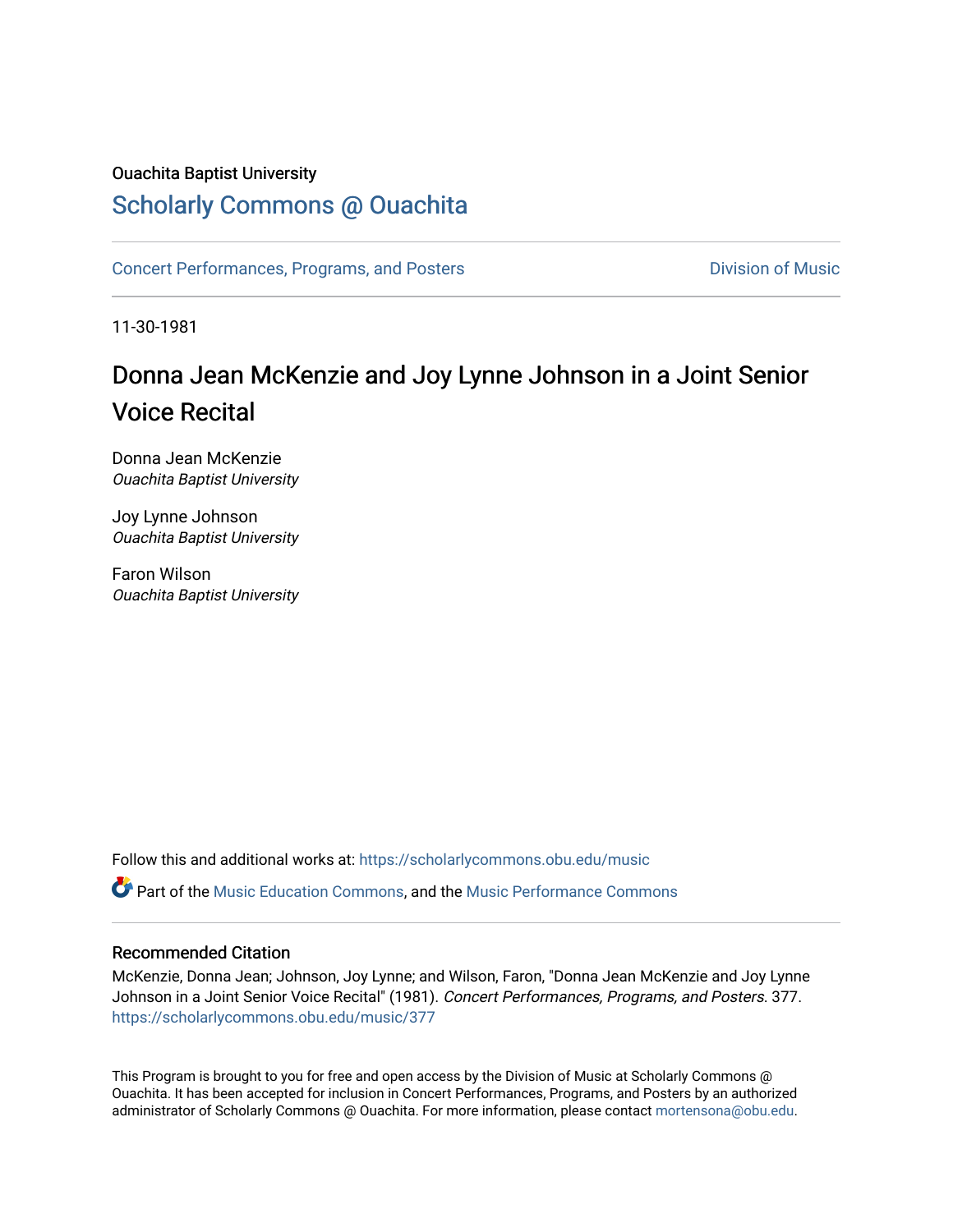# Ouachita Baptist University School of Music

## presents

*:Donna Jean 2/(cXenzie cSoprano and Joy Bynne Johnson*   $M$ ezzo Soprano

*!7aron Wilson, pianisl* 

*in Senior Voice Recital* 

 $\mathcal{L}$ 

November 30, 1981 7:00 p.m. Mabee fine Arts Recital Hall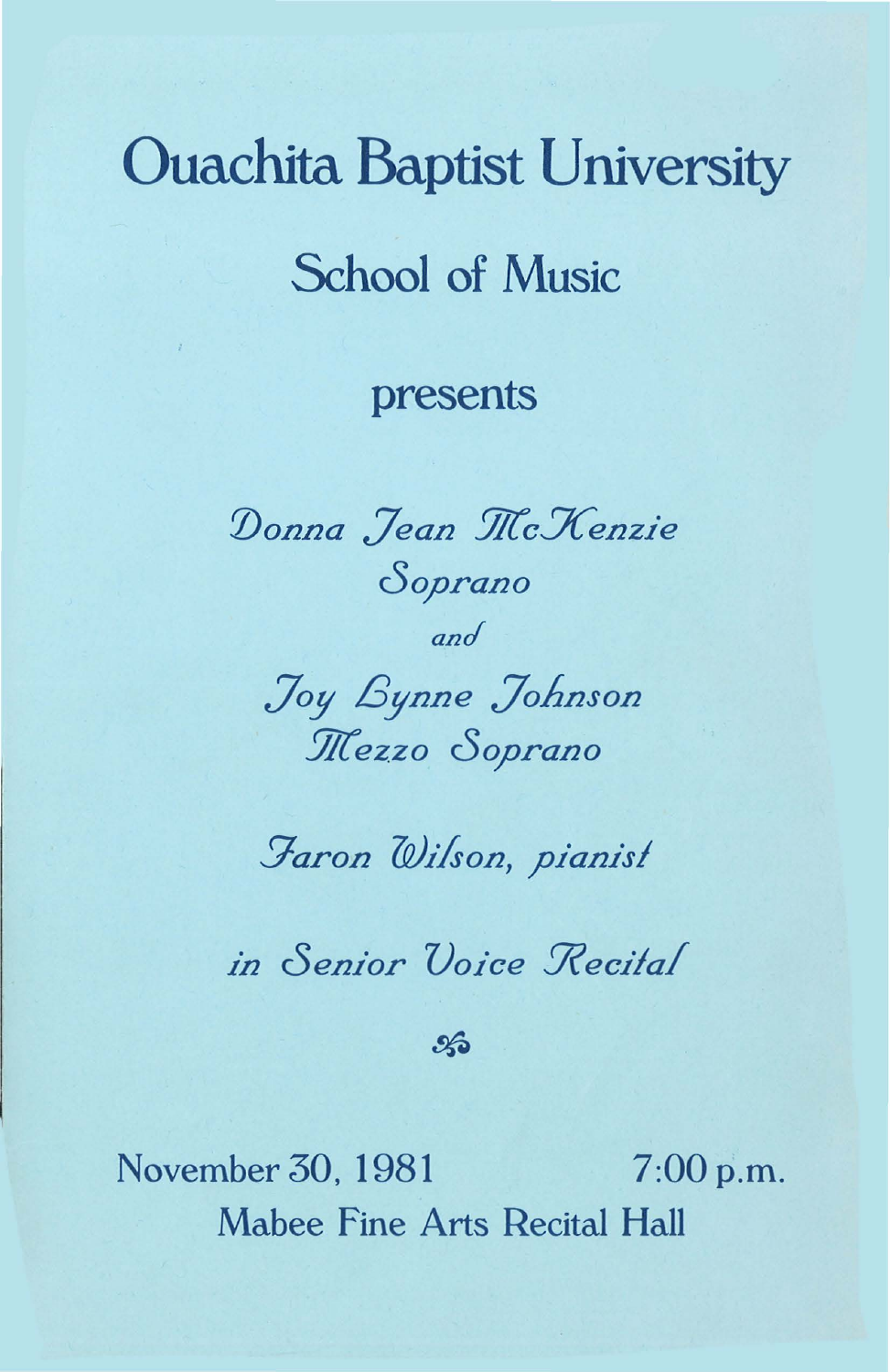"Va, lerror mio paleso" **Mitradate** 

Urn Mitternacht

Le Temps des Lilas

Miss Johnson

I

W.A. Mozart  $(1756-1791)$ 

Gustav Mahler  $(1860-1911)$ 

Ernest Chausson ( I855-I899)

II

Recitative and Air **L'allegro e il pensieroso** 

Miss McKenzie

George F. Handel ( I685-I759)

Ill

Paul Creston (1906-  $\rightarrow$ 

Gian-Carlo Menotti (1911- $\lambda$ 

Psalm XXIII

Lullaby **The Consul** 

Miss Johnson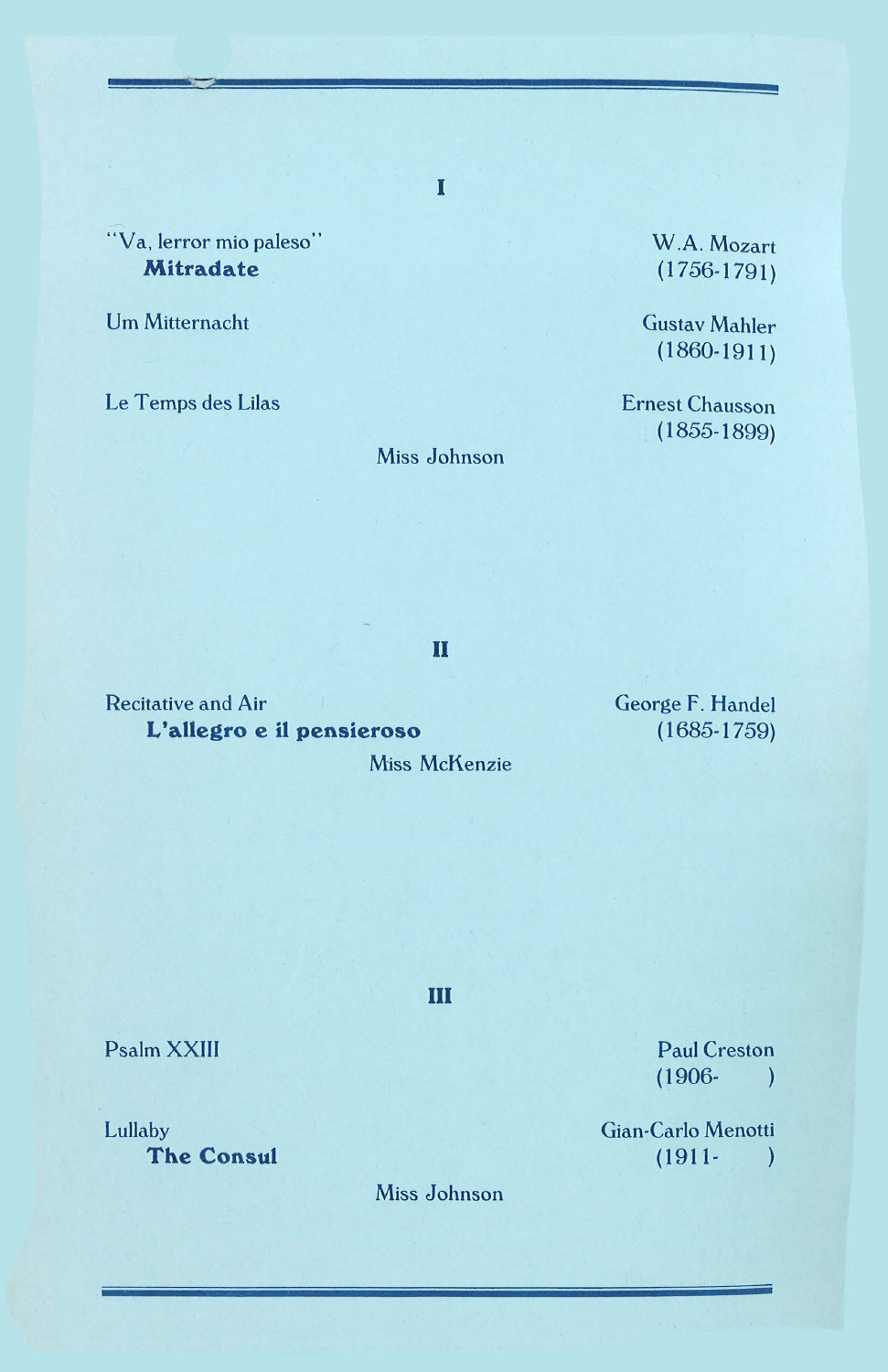Chanson Triste

**Offrande** 

Sempre Iibera **La Traviata** 

#### Miss McKenzie

**v** 

Henri Duparc ( 1848-1933)

Reynaldo Hahn ( 1875-1947)

Giuseppi Verdi  $(1813-1901)$ 

Child on the Shore

Unaccompanied Aria **The Four Note Opera** 

Miss Johnson

Michael Head ( 1900-1976)

Tom Johnson (1930-  $\rightarrow$ 

VI

Wir geniessen die himmlischen Freuden

The'Trees on the Mountains **Susannah** 

Miss McKenzie

Gustav Mahler  $(1860-1911)$ 

Carlisle Floyd  $(1926 - )$ 

**IV**